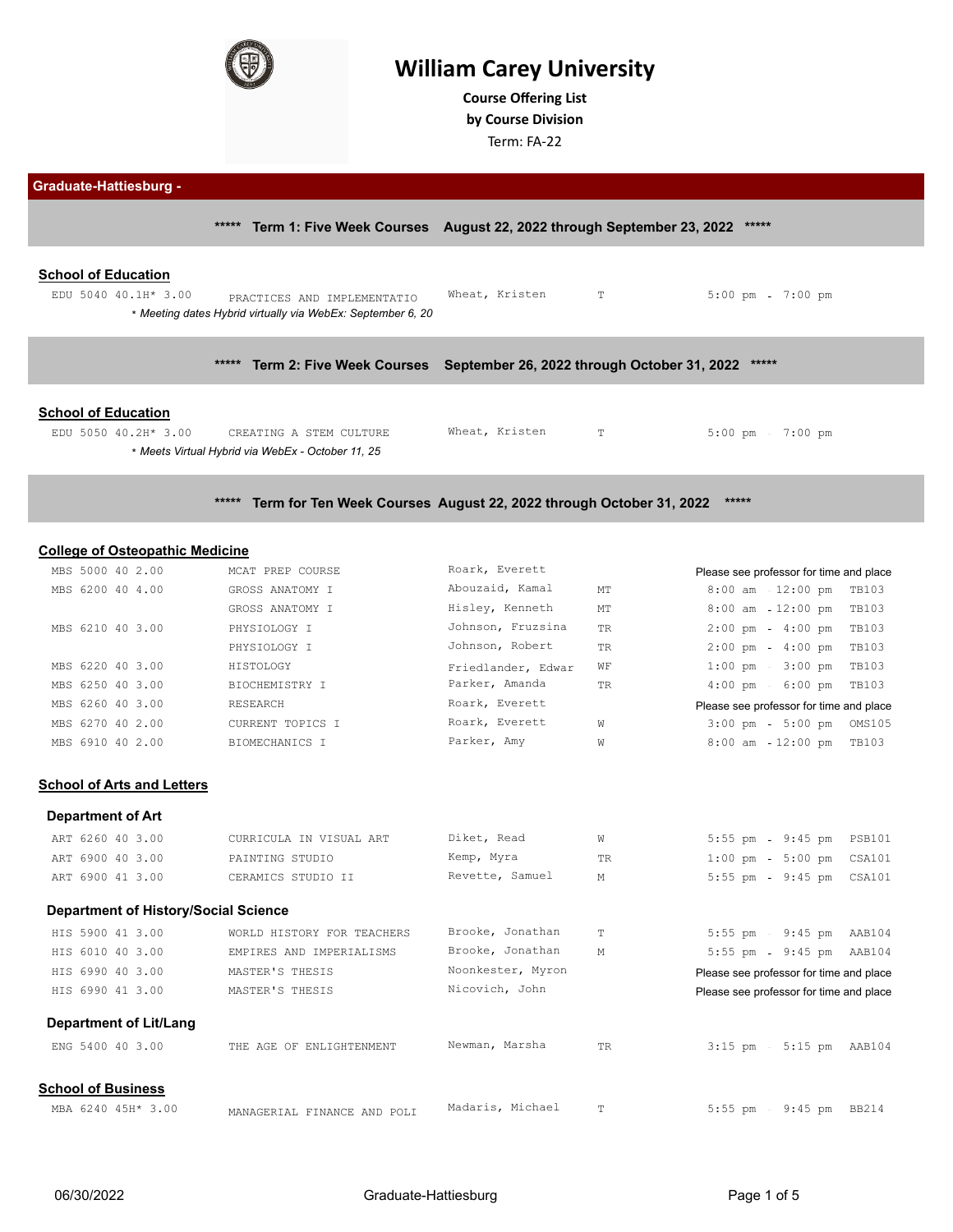|  |                                        | * Hybrid class. Students are required to meet in the classroom on August 23, September 20, and October 25, 2022.                               |                                 |             |                                                      |        |
|--|----------------------------------------|------------------------------------------------------------------------------------------------------------------------------------------------|---------------------------------|-------------|------------------------------------------------------|--------|
|  | MBA 6300 45H* 3.00                     | INTERNATIONAL BUSINESS: EN<br>* Hybrid class. Students are required to meet in the classroom on August 22, September 19, and October 24, 2022. | Thompson, Robert                | М           | 5:55 pm - 9:45 pm BB215                              |        |
|  |                                        |                                                                                                                                                |                                 |             |                                                      |        |
|  | <b>School of Education</b>             |                                                                                                                                                |                                 |             |                                                      |        |
|  | DYS 6720 40H* 3.00                     | DYSLEXIA THERAPY INTERNSHIP                                                                                                                    | Howayeck, Erin                  | S           | 9:00 am - 3:30 pm FAI109                             |        |
|  |                                        | DYSLEXIA THERAPY INTERNSHIP                                                                                                                    | Pitts, Kathleen                 | S           | $3:30$ pm<br>$9:00$ am                               | FAI109 |
|  |                                        | * Meets Saturday, September 10                                                                                                                 |                                 |             |                                                      |        |
|  | DYS 6720 41H* 3.00                     | DYSLEXIA THERAPY INTERNSHIP                                                                                                                    | Holifield, Cena                 | S           | 9:00 am - 3:30 pm FAI109                             |        |
|  |                                        | DYSLEXIA THERAPY INTERNSHIP                                                                                                                    | George, Donna                   | S           | $9:00$ am<br>3:30 pm FAI109                          |        |
|  |                                        | * Meets Saturday September 10                                                                                                                  |                                 |             |                                                      |        |
|  | DYS 6770 40H* 3.00                     |                                                                                                                                                | Howayeck, Erin                  | S           | $8:00$ am<br>4:15 pm FAI109                          |        |
|  |                                        | DYSLEXIA THERAPY INTERN IV:<br>DYSLEXIA THERAPY INTERN IV:                                                                                     | Pitts, Kathleen                 | S           | $8:00$ am<br>$4:15$ pm                               | FAI109 |
|  |                                        | * Class will meet Aug. 27th                                                                                                                    |                                 |             |                                                      |        |
|  | DYS 6770 41H* 3.00                     |                                                                                                                                                | Holifield, Cena                 | S           | $8:00$ am                                            |        |
|  |                                        | DYSLEXIA THERAPY INTERN IV:                                                                                                                    | George, Donna                   | S           | 4:15 pm FAI109<br>8:00 am - 4:15 pm FAI109           |        |
|  |                                        | DYSLEXIA THERAPY INTERN IV:<br>* Class will meet Aug. 27th                                                                                     |                                 |             |                                                      |        |
|  |                                        |                                                                                                                                                |                                 |             |                                                      |        |
|  | EDH 7010 40 3.00<br>EDH 7040 40H* 3.00 | HISTORY & FOUNDATIONS OF HI                                                                                                                    | Roberts, Jalynn<br>Green, Adina | R<br>М      | 5:55 pm - 9:45 pm LRS119<br>5:55 pm - 9:45 pm LRS117 |        |
|  |                                        | COMMUNITY RELATIONS & CONTI<br>* This class will meet on 8/22, 9/12, 9/26, 10/17 and 10/24.                                                    |                                 |             |                                                      |        |
|  |                                        |                                                                                                                                                |                                 |             |                                                      |        |
|  | EDH 7050 40H* 3.00                     | TEACHING & LEARNING IN HIGH<br>* This class will meet on these dates 8/23, 9/6, 9/20, 10/4, 10/18.                                             | Pierce, Willie                  | T           | 5:55 pm - 9:45 pm LRS114                             |        |
|  | EDH 7070 40H* 3.00                     | FINANCE IN HIGHER EDUCATION                                                                                                                    | Pierce, Willie                  | $\mathbb T$ | 5:55 pm - 9:45 pm LRS114                             |        |
|  |                                        | * Meeting Dates TBA                                                                                                                            |                                 |             |                                                      |        |
|  | EDH 7210 40 3.00                       |                                                                                                                                                | Pierce, Willie                  |             | Please see professor for time and place              |        |
|  | EDH 7210 41 3.00                       | HIGHER EDUCATION FIELD PROJ<br>HIGHER EDUCATION FIELD PROJ                                                                                     | Roberts, Jalynn                 |             | Please see professor for time and place              |        |
|  | EDL 6050 40H* 3.00                     | HUMAN RESOURCES MANAGEMENT                                                                                                                     | Shows, Deidra                   | S           | 8:30 am 11:30 am                                     |        |
|  |                                        | * Cohort 11B:                                                                                                                                  |                                 |             |                                                      |        |
|  |                                        | Meets virtually on August 27, September 24, October 22                                                                                         |                                 |             |                                                      |        |
|  | EDL 6050 41H* 3.00                     | HUMAN RESOURCES MANAGEMENT                                                                                                                     | Shows, Deidra                   | S           | CANC 8:30 am 11:30 am                                |        |
|  |                                        | * Specialist Only                                                                                                                              |                                 |             |                                                      |        |
|  |                                        | Cohort 11B                                                                                                                                     |                                 |             |                                                      |        |
|  |                                        | Meets virtually on Aug. 27, Sept. 24, and Oct. 22                                                                                              |                                 |             |                                                      |        |
|  | EDL 6350 40H* 1.00                     | PRACTICUM AND INTERNSHIP                                                                                                                       | Arriaga, Mallory                | S           | $11:35$ am $-12:05$ pm                               |        |
|  |                                        | * Cohort 11A Master's<br>Meets virtually on September 24                                                                                       |                                 |             |                                                      |        |
|  |                                        |                                                                                                                                                | Culpepper, Kenneth              |             |                                                      |        |
|  | EDL 6350 41H* 1.00                     | PRACTICUM AND INTERNSHIP                                                                                                                       |                                 | S           | $12:35$ pm - $1:05$ pm                               |        |
|  |                                        | * Cohort 11B; Master's Only<br>Meets virtually on September 24                                                                                 |                                 |             |                                                      |        |
|  | EDL 6350 42H* 1.00                     | PRACTICUM AND INTERNSHIP                                                                                                                       | Massey, Lori                    | S           | $12:35$ pm - $1:05$ pm                               |        |
|  |                                        | * Cohort 11B; Specialist                                                                                                                       |                                 |             |                                                      |        |
|  |                                        | Meets virtually on September 24                                                                                                                |                                 |             |                                                      |        |
|  | EDL 6350 43H* 1.00                     | PRACTICUM AND INTERNSHIP                                                                                                                       | Arriaga, Mallory                | S           | $12:35$ pm<br>$1:05$ pm                              |        |
|  |                                        | * Cohort 12; Master's only                                                                                                                     |                                 |             |                                                      |        |
|  |                                        | Meets virtually on September 24                                                                                                                |                                 |             |                                                      |        |
|  | EDL 6880 40H* 3.00                     | SCHOOL COMMUNITY CLIMATES                                                                                                                      | Thomas, Edna                    | S           | 8:30 am 11:30 am                                     |        |
|  |                                        | * Cohort 11A Masters Only<br>Flexible Hybrid- Virtual Meeting Dates: 08/27, 09/24, and 10/22                                                   |                                 |             |                                                      |        |
|  | EDL 6880 41H* 3.00                     | SCHOOL COMMUNITY CLIMATES                                                                                                                      | Thomas, Edna                    | S           | 8:30 am 11:30 am                                     |        |
|  |                                        | * Cohort 11A; Specialist only                                                                                                                  |                                 |             |                                                      |        |
|  |                                        | Meets virtually via CISCO WebEx on August 27, September 24, October 22                                                                         |                                 |             |                                                      |        |
|  | EDL 7880 44H* 3.00                     | SCHOOL & COMMUNITY SAFETY M                                                                                                                    | Cooper, Walter                  |             | Please see professor for time and place              |        |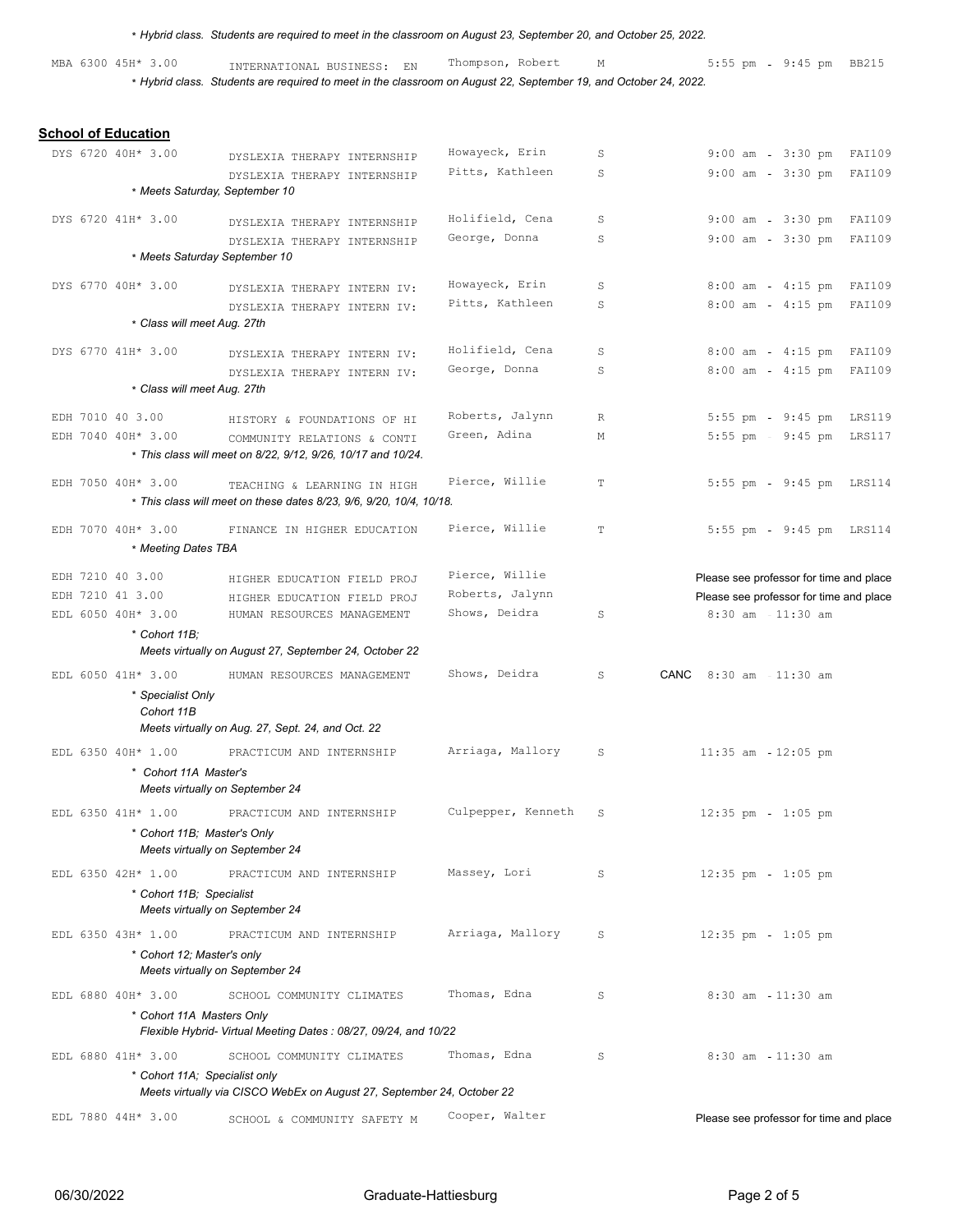\* *IAA STUDENTS ONLY*

|  | EDU 5360 40H* 3.00 |                                                     | CLASSROOM MANAGEMENT                                                                                                        | Weiss, Cassandra   | $\mathbb T$  |      | 5:55 pm - 9:46 pm        |                |  |
|--|--------------------|-----------------------------------------------------|-----------------------------------------------------------------------------------------------------------------------------|--------------------|--------------|------|--------------------------|----------------|--|
|  |                    |                                                     | * For Alternate Route Students Only. Virtual Classroom. Class meeting dates August 8/23, 9/6, 9/20, 10/4, 10/18.            |                    |              |      |                          |                |  |
|  | EDU 5360 41H* 3.00 |                                                     | CLASSROOM MANAGEMENT                                                                                                        | Weiss, Cassandra   | T            | CANC | 5:55 pm                  | $9:45$ pm      |  |
|  |                    |                                                     | * For Alternate Route Students Only. Virtual Classroom. Class meeting dates 8/30, 9/13, 9/27, 10/11, and 10/25.             |                    |              |      |                          |                |  |
|  | EDU 6200 41 3.00   |                                                     | TEACHER AS RESEARCHER                                                                                                       | Harrison, Bradford | $\mathbb{R}$ |      | $5:55$ pm                | 9:46 pm LRS119 |  |
|  | EDU 6340 37* 3.00  |                                                     | INTERNSHIP                                                                                                                  | Aycock, Candice    | S            |      | 9:00 am - 4:00 pm TBATBA |                |  |
|  |                    |                                                     | * Seminar dates August 27 face to face, and virtual on September 17.                                                        |                    |              |      |                          |                |  |
|  | EDU 6340 38* 3.00  |                                                     | INTERNSHIP I                                                                                                                | Weiss, Cassandra   | S            |      | $9:00$ am                | 4:00 pm TBATBA |  |
|  |                    |                                                     | * Seminar dates August 27 face to face, and virtual September 17.                                                           |                    |              |      |                          |                |  |
|  |                    |                                                     |                                                                                                                             |                    |              |      |                          |                |  |
|  | EDU 6340 39* 3.00  |                                                     | INTERNSHIP I                                                                                                                | Weiss, Cassandra   | S            |      | $9:00$ am                | 4:00 pm TBATBA |  |
|  |                    |                                                     | * Seminar dates August 27 face to face, and virtual September 17.                                                           |                    |              |      |                          |                |  |
|  | EDU 6340 40* 3.00  |                                                     | INTERNSHIP I                                                                                                                | Weiss, Cassandra   | S            |      | $9:00$ am                | 4:00 pm TBATBA |  |
|  |                    |                                                     | * Seminar dates August 27 face to face, and virtual September 17.                                                           |                    |              |      |                          |                |  |
|  | EDU 6340 41* 3.00  |                                                     | INTERNSHIP I                                                                                                                | Miller, Dean       | S            |      | $9:00$ am                | 4:00 pm TBATBA |  |
|  |                    |                                                     | * Seminar dates August 27 face to face, and virtual September 17.                                                           |                    |              |      |                          |                |  |
|  | EDU 6340 42* 3.00  |                                                     | INTERNSHIP I                                                                                                                | Weiss, Cassandra   | S            |      | 9:00 am - 4:00 pm TBATBA |                |  |
|  |                    |                                                     | * Seminar dates August 27 face to face, and virtual September 17.                                                           |                    |              |      |                          |                |  |
|  | EDU 6340 43* 3.00  |                                                     | INTERNSHIP I                                                                                                                | Woullard, Rosemary | S            |      | 9:00 am - 4:00 pm TBATBA |                |  |
|  |                    |                                                     | * Seminar dates August 27 face to face and virtual September 17.                                                            |                    |              |      |                          |                |  |
|  |                    |                                                     |                                                                                                                             |                    |              |      |                          |                |  |
|  | EDU 6340 44* 3.00  |                                                     | INTERNSHIP I<br>* Seminar dates August 27 face to face, and virtual September 17.                                           | Weiss, Cassandra   | S            |      | 9:00 am - 4:00 pm TBATBA |                |  |
|  |                    |                                                     |                                                                                                                             |                    |              |      |                          |                |  |
|  | EDU 6340 45* 3.00  |                                                     | INTERNSHIP I                                                                                                                | Weiss, Cassandra   | S            |      | 9:00 am - 4:00 pm TBATBA |                |  |
|  |                    |                                                     | * Seminar dates August 27 face to face, and virtual September 17.                                                           |                    |              |      |                          |                |  |
|  | EDU 6340 46* 3.00  |                                                     | INTERNSHIP I                                                                                                                | Yeager, Mark       | S            |      | $9:00$ am                | 4:00 pm TBATBA |  |
|  |                    |                                                     | * Seminar dates August 27 face to face, and virtual September 17.                                                           |                    |              |      |                          |                |  |
|  | EDU 6340 47* 3.00  |                                                     | INTERNSHIP I                                                                                                                | Boykin, Jennifer   | S            |      | $9:00$ am                | 4:00 pm TBATBA |  |
|  |                    |                                                     | * Seminar dates August 27 face to face, and virtual September 17.                                                           |                    |              |      |                          |                |  |
|  | EDU 6340 49* 3.00  |                                                     | INTERNSHIP I                                                                                                                | Poole, Teresa      | S            |      | $9:00$ am                | 4:00 pm TBATBA |  |
|  |                    |                                                     | * Seminar dates August 27 face to face, and virtual September 17.                                                           |                    |              |      |                          |                |  |
|  |                    |                                                     |                                                                                                                             |                    |              |      |                          |                |  |
|  | EDU 6500 40H* 3.00 |                                                     | TESTS, MEASUREMENTS & EVAL.<br>* *For Alternate Route Students only. Class meet virtually 8/22, 9/5, 9/19, 10/3, and 10/17. | Harrison, Bradford | М            |      | $5:55$ pm                | $9:46$ pm      |  |
|  |                    |                                                     |                                                                                                                             |                    |              |      |                          |                |  |
|  | EDU 6500 41H* 3.00 |                                                     | TESTS, MEASUREMENTS, AND EV                                                                                                 | Harrison, Bradford | М            |      | CANC 5:55 pm - 9:46 pm   |                |  |
|  |                    |                                                     | * Alternate Route Students only. Classes meet virtually 8/29, 9/12, 9/26, 10/10, and 10/24.                                 |                    |              |      |                          |                |  |
|  | RSH 8000 90* 3.00  |                                                     | INFERENTIAL STATISTICS, ANA                                                                                                 | Roberts, Jalynn    | W            |      | 5:55 pm - 9:55 pm LRS119 |                |  |
|  |                    |                                                     | * Must meet first class meeting, all others TBA.                                                                            |                    |              |      |                          |                |  |
|  |                    |                                                     |                                                                                                                             |                    |              |      |                          |                |  |
|  |                    | <b>Department of Hea/Ped/Rec</b>                    |                                                                                                                             |                    |              |      |                          |                |  |
|  | PED 6800 40H* 3.00 |                                                     | SPORT MARKETING                                                                                                             | Vogel, Richard     | W            |      | $5:55$ pm                | 9:45 pm LRS118 |  |
|  |                    | * IAA MASTERS ONLY<br><b>Meeting dates TBA</b>      |                                                                                                                             |                    |              |      |                          |                |  |
|  |                    |                                                     |                                                                                                                             |                    |              |      |                          |                |  |
|  | PED 6800 41H* 3.00 |                                                     | SPORT MARKETING                                                                                                             | Vogel, Richard     | W            |      | $5:55$ pm                | 9:45 pm LRS118 |  |
|  |                    | * IAA Specialist student only<br>Meeting dates TBA. |                                                                                                                             |                    |              |      |                          |                |  |
|  | PED 6910 41H* 3.00 |                                                     | SPORT ADMINISTATION ISSUES                                                                                                  | Phillips, Dennis   | W            |      | 5:55 pm - 9:45 pm LRS117 |                |  |
|  |                    | * IAA specialist student only                       |                                                                                                                             |                    |              |      |                          |                |  |
|  |                    | Meeting dates TBA.                                  |                                                                                                                             |                    |              |      |                          |                |  |
|  | PED 6910 43H* 3.00 |                                                     | SPORT ADMINISTATION ISSUES                                                                                                  | Phillips, Dennis   | W            |      | 6:00 pm - 9:00 pm LRS117 |                |  |
|  |                    |                                                     |                                                                                                                             |                    |              |      |                          |                |  |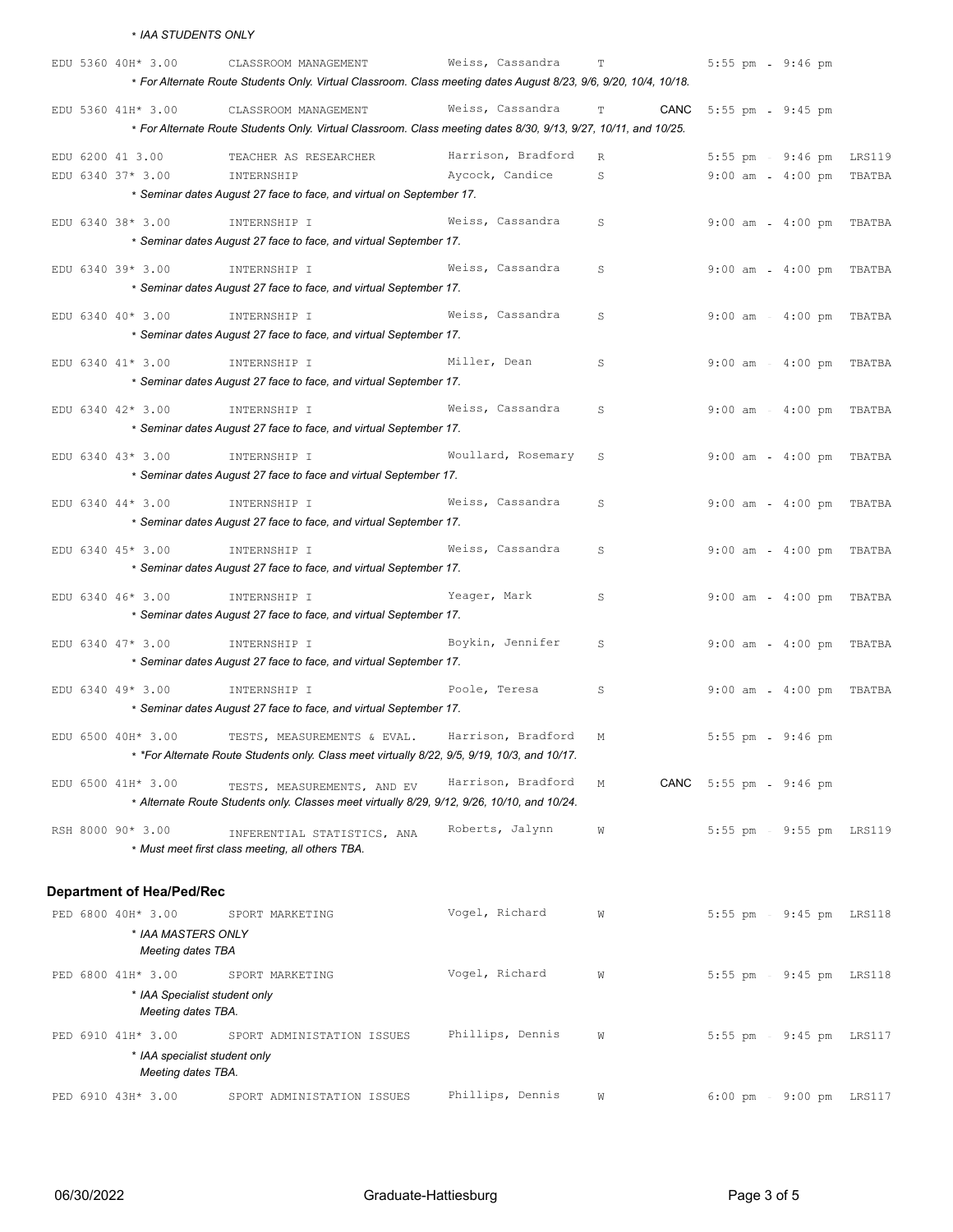*Meeting dates TBA.*

### **School of Natural and Behavioral Sciences**

# **Department of Biological Sciences**

| BIO 5900 40 4.00                 | HUMAN ANATOMY I LAB                                                                                                                                                                                                                                                 | Griffis, John                   | $\mathbf T$ | $1:00 \text{ pm } - 5:00 \text{ pm }$<br>LAB000  |
|----------------------------------|---------------------------------------------------------------------------------------------------------------------------------------------------------------------------------------------------------------------------------------------------------------------|---------------------------------|-------------|--------------------------------------------------|
|                                  | HUMAN ANATOMY I                                                                                                                                                                                                                                                     | Griffis, John                   | TR          | $10:15$ am $-12:15$ pm<br>GRE108                 |
| BIO 5900 41 4.00                 | GENERAL MICROBIOLOGY                                                                                                                                                                                                                                                | Cunningham, Lakeis              | ΜW          | 10:30 am 12:30 pm<br>LRS117                      |
|                                  | GENERAL MICROBIOLOGY LAB                                                                                                                                                                                                                                            | Cunningham, Lakeis              | ΜW          | $12:30 \text{ pm } - 2:30 \text{ pm }$<br>LAB000 |
| BIO 5900 42 4.00                 | MARINE BIOLOGY                                                                                                                                                                                                                                                      | Rauch, III, Thomas              | ΜW          | $10:15$ am - $12:15$ pm<br>GRE111                |
|                                  | MARINE BIOLOGY LAB                                                                                                                                                                                                                                                  | Rauch, III, Thomas              | W           | $1:00$ pm<br>$5:00$ pm<br>LAB000                 |
| BIO 6900 40 4.00                 | VERTEBRATE HISTOLOGY                                                                                                                                                                                                                                                | Beckers, Cornelis               | ΜW          | $8:00$ am $-10:00$ am<br>GRE108                  |
|                                  | VERTEBRATE HISTOLOGY                                                                                                                                                                                                                                                | Lipka, Douglas                  | MW          | $8:00$ am $-10:00$ am<br>GRE108                  |
|                                  | VERTEBRATE HISTOLOGY LAB                                                                                                                                                                                                                                            | Beckers, Cornelis               | W           | $5:00$ pm<br>$1:00$ pm<br>LAB000                 |
|                                  | VERTEBRATE HISTOLOGY LAB                                                                                                                                                                                                                                            | Lipka, Douglas                  | W           | 1:00 pm - 5:00 pm LAB000                         |
| BIO 6900 42* 4.00                | BIOLOGICAL RESEARCH                                                                                                                                                                                                                                                 | Rauch, III, Thomas              |             | Please see professor for time and place          |
|                                  | * Email approval MUST be sent to meaton@wmcarey for enrollment.                                                                                                                                                                                                     |                                 |             |                                                  |
| BIO 6980 40 3.00                 | PROPOSAL PREPARATION AND LI                                                                                                                                                                                                                                         | Marshall, Donna                 |             | CANC Please see professor for time and place     |
| BIO 6990 40 3.00                 | THESIS RESEARCH                                                                                                                                                                                                                                                     | Marshall, Donna                 |             | CANC Please see professor for time and place     |
|                                  |                                                                                                                                                                                                                                                                     |                                 |             |                                                  |
| <b>Department of Mathematics</b> |                                                                                                                                                                                                                                                                     |                                 |             |                                                  |
| MAT 5360 40 3.00                 | GEOMETRY                                                                                                                                                                                                                                                            | Bower, Janie                    | TR          | $3:45$ pm<br>$5:45$ pm<br>GRE200                 |
| MAT 5900 40 3.00                 | TOPICS IN SCIENTIFIC COMPUT                                                                                                                                                                                                                                         | Mooney, Amber                   | MWF         | $1:15$ pm<br>$2:35$ pm<br>GRE230                 |
| MAT 6900 40* 3.00                | TOPICS IN DISCRETE MATHEMAT                                                                                                                                                                                                                                         | Dribus, Benjamin                | Μ           | 5:55 pm - 9:45 pm<br>GRE219                      |
|                                  | * Class will meet every other week, beginning the first week of the trimester                                                                                                                                                                                       |                                 |             |                                                  |
| MAT 6900 41 3.00                 | SEMINAR IN PROBABILITY                                                                                                                                                                                                                                              | Roberts, Jalynn                 | T           | 5:55 pm - 9:45 pm GRE231                         |
|                                  |                                                                                                                                                                                                                                                                     |                                 |             |                                                  |
| <b>Department of Psychology</b>  |                                                                                                                                                                                                                                                                     |                                 |             |                                                  |
| PSY 5050 40 3.00                 | ADVANCED DEVELOPMENTAL PSYC                                                                                                                                                                                                                                         | Burkett, Olivia                 | Т           | $9:45$ pm<br>GRE219<br>$5:55$ pm                 |
| PSY 5060 40 3.00                 | DYNAMICS OF PERSONALITY                                                                                                                                                                                                                                             | Burkett, Olivia                 | R           | 5:55 pm - 9:45 pm<br><b>GRE200</b>               |
| PSY 5700 40H 3.00                | MULTICULTURAL COUNSELING                                                                                                                                                                                                                                            | Baugh, Frank                    | W           | $7:30$ pm<br>8:45 pm                             |
| PSY 5720 40H* 3.00               | PSYCHOLOGICAL ASPECTS OF AG                                                                                                                                                                                                                                         | Baugh, Frank                    | W           | $5:55$ pm<br>$7:15$ pm                           |
|                                  | * 90% ONLINE (Meets in person on Week 1)                                                                                                                                                                                                                            |                                 |             |                                                  |
|                                  |                                                                                                                                                                                                                                                                     |                                 |             |                                                  |
| PSY 6000 40 3.00                 | LIFESTYLE AND CAREER DEVELO                                                                                                                                                                                                                                         | Williams, Patricia<br>Lee, Tony | R           | $5:55$ pm<br>$9:45$ pm<br>GRE108                 |
| PSY 6200 40 3.00                 | INTRODUCTION TO RESEARCH                                                                                                                                                                                                                                            | Baugh, Frank                    | Т           | 5:55 pm - 9:45 pm<br>GRE230                      |
| PSY 6480 40H* 3.00               | CONSULTATION: THEORY, MODE                                                                                                                                                                                                                                          |                                 | W           | 7:30 pm - 8:50 pm<br>GRE108                      |
|                                  | * 90% online (Meets in person on Week 1)                                                                                                                                                                                                                            |                                 |             |                                                  |
| PSY 6670 40 3.00                 | ADVANCED THEORIES AND TECHN                                                                                                                                                                                                                                         | Futral, Gregory                 | М           | $5:55$ pm - $9:45$ pm<br>GRE108                  |
| PSY 6760 40H* 3.00               | INDIVIDUAL ASSESSMENT: WEC                                                                                                                                                                                                                                          | Furlow, Suellen                 | Μ           | $3:50$ pm<br>$5:50$ pm<br>GRE111                 |
|                                  | * CLASS WILL MEET EVERY MONDAY.                                                                                                                                                                                                                                     |                                 |             |                                                  |
|                                  | There is a \$100 Testing kit rental fee assessment added to the student ledger.                                                                                                                                                                                     |                                 |             |                                                  |
|                                  | Course requires the practice administration of intellectual assessment instruments. Therefore, course offering is contingent on COVID-19<br>social distancing recommendations. A decision regarding whether the course can proceed will be made by August 15, 2021. |                                 |             |                                                  |
|                                  |                                                                                                                                                                                                                                                                     |                                 |             |                                                  |
| PSY 6800 40H* 3.00               | PRACTICUM IN INDIVIDUAL COU                                                                                                                                                                                                                                         | Baugh, Frank                    | W           | $3:30$ pm<br>$5:00$ pm<br>GRE108                 |
|                                  | * * Approved site placement is required prior to registering for the course.                                                                                                                                                                                        |                                 |             |                                                  |
|                                  | Hybrid - 90% Online meets in person Week 1 and through Webex Weeks 2-10                                                                                                                                                                                             |                                 |             |                                                  |
| PSY 6980 40H* 3.00               | INTERNSHIP IN CHRISTIAN COU                                                                                                                                                                                                                                         | Baugh, Frank                    | W           | $3:30 \text{ pm } - 5:00 \text{ pm }$<br>GRE108  |
|                                  | * Hybrid - 90% Online meets in person Week 1 and through Webex Weeks 2-10.                                                                                                                                                                                          |                                 |             |                                                  |
|                                  | * Approved site placement is required prior to registering for the course.                                                                                                                                                                                          |                                 |             |                                                  |
| PSY 6980 41H* 3.00               | INTERNSHIP IN CLINICAL COUN                                                                                                                                                                                                                                         | Baugh, Frank                    | W           | 3:30 pm - 5:00 pm GRE108                         |
|                                  | * Hybrid - 90% Online meets in person Week 1 and through Webex Weeks 2-10                                                                                                                                                                                           |                                 |             |                                                  |
|                                  | * Approved site placement is required prior to registering for the course.                                                                                                                                                                                          |                                 |             |                                                  |
| PSY 6980 42H* 3.00               | INTERNSHIP IN CHILD AND ADO                                                                                                                                                                                                                                         | Baugh, Frank                    | W           | $3:30 \text{ pm } - 5:00 \text{ pm }$<br>GRE108  |
|                                  | * Hybrid - 90% Online meets in person Week 1 and through Webex Weeks 2-10                                                                                                                                                                                           |                                 |             |                                                  |
|                                  | * Approved site placement is required prior to registering for the course.                                                                                                                                                                                          |                                 |             |                                                  |